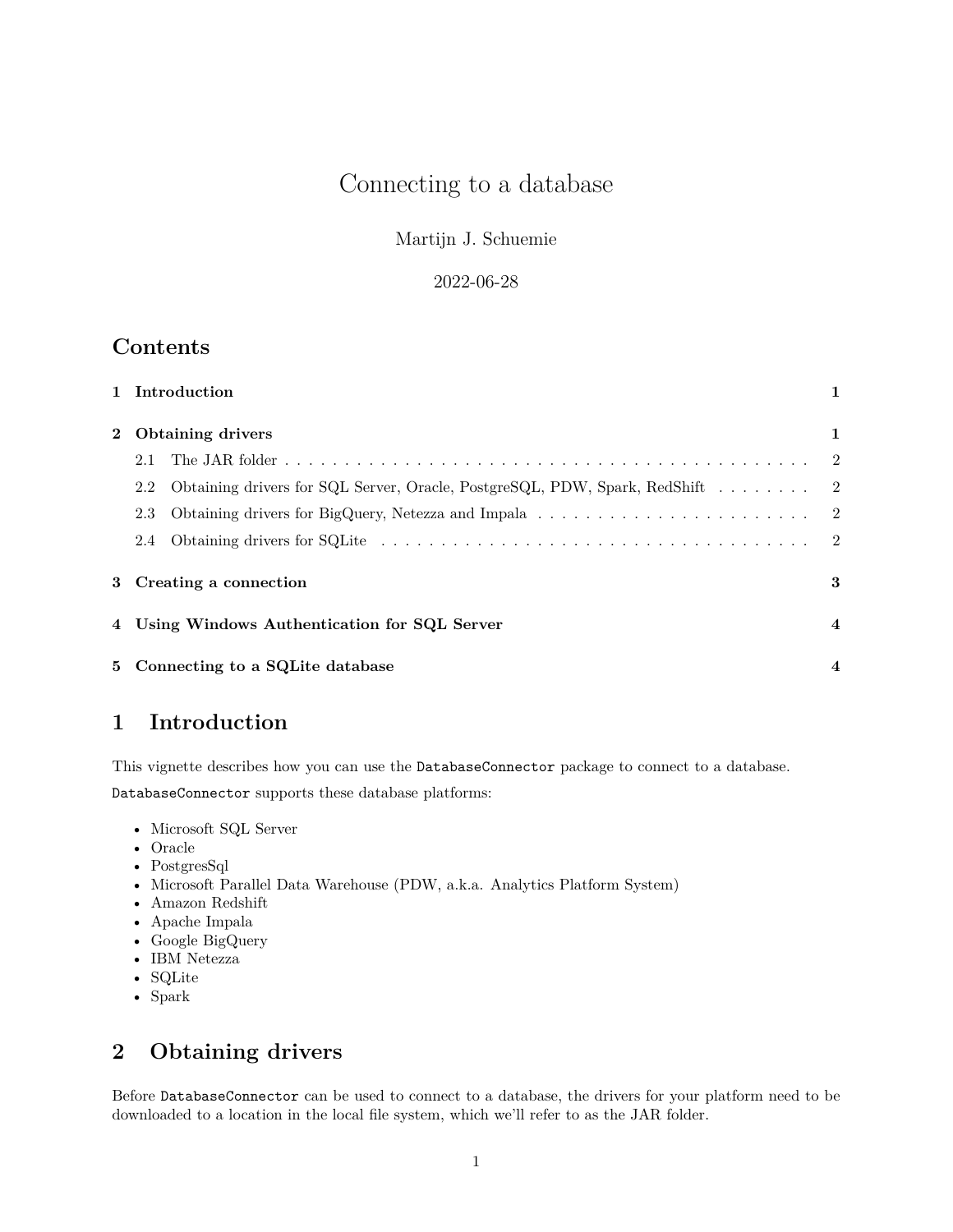#### <span id="page-1-0"></span>**2.1 The JAR folder**

The JAR folder is just a folder in the local file system where the database drivers are stored. It is highly recommended to use the DATABASECONNECTOR\_JAR\_FOLDER environmental variable to point to this folder, which you can for example set using:

Sys.setenv("DATABASECONNECTOR\_JAR\_FOLDER" = "c:/temp/jdbcDrivers")

Even better would be to add this entry to your .Renviron file:

DATABASECONNECTOR\_JAR\_FOLDER = 'c:/temp/jdbcDrivers'

That way, the environmental variable will be automatically set whenever you start R. A convenient way to edit your .Renviron file is by using usethis:

```
install.packages("usethis")
usethis::edit r environ()
```
If you don't use the DATABASECONNECTOR\_JAR\_FOLDER environmental variable, you will need to provide the pathToDriver argument every time you call the downloadJdbcDrivers, connect, dbConnect, or createConnectionDetails functions.

### <span id="page-1-1"></span>**2.2 Obtaining drivers for SQL Server, Oracle, PostgreSQL, PDW, Spark, Red-Shift**

For your convenience these JDBC drivers are hosted on the OHDSI GitHub pages, and can be downloaded using the downloadJdbcDrivers function. You'll first need to specify the JAR folder as described in the previous section, for example using

Sys.setenv("DATABASECONNECTOR\_JAR\_FOLDER" = "c:/temp/jdbcDrivers")

And next download the driver. For example, for PostgreSQL:

downloadJdbcDrivers("postgresql")

```
## DatabaseConnector JDBC drivers downloaded to 'c:/temp/jdbcDrivers'.
```
Note that if we hadn't specified the DATABASECONNECTOR\_JAR\_FOLDER environmental variable, we would have to specify the pathToDriver argument when calling downloadJdbcDrivers.

#### <span id="page-1-2"></span>**2.3 Obtaining drivers for BigQuery, Netezza and Impala**

Because of licensing reasons the drivers for BigQuery, Netezza and Impala are not included but must be obtained by the user. see [these instructions on how to download these drivers,](http://ohdsi.github.io/DatabaseConnector/reference/jdbcDrivers.html) which you can also see by typing ?jdbcDrivers.

#### <span id="page-1-3"></span>**2.4 Obtaining drivers for SQLite**

For SQLite we actually don't use a JDBC driver. Instead, we use the RSQLite package, which can be installed using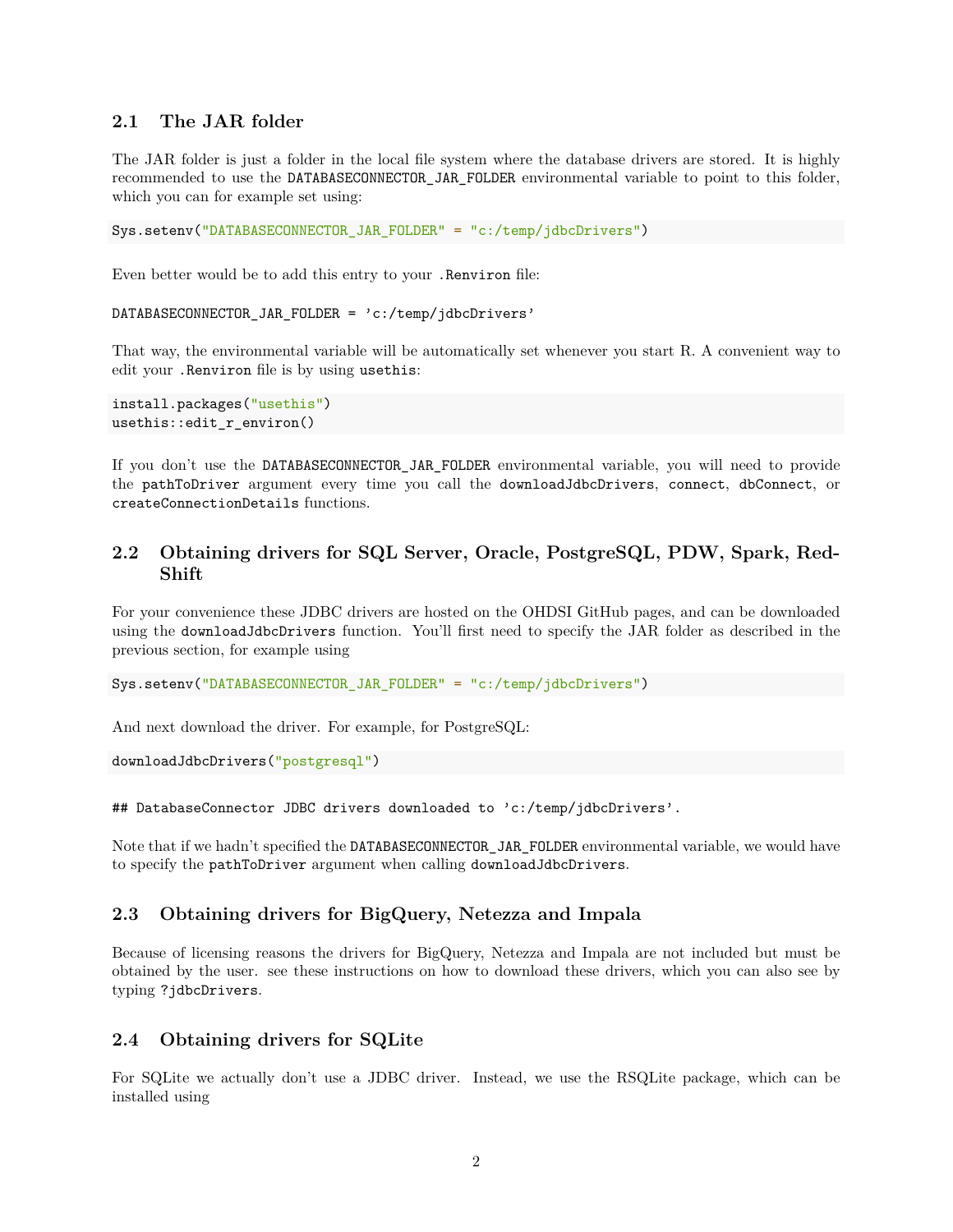install.packages("RSQLite")

## <span id="page-2-0"></span>**3 Creating a connection**

To connect to a database a number of details need to be specified, such as the database platform, the location of the server, the user name, password, and path to the driver. We can call the connect() function and specify these details directly:

```
conn <- connect(dbms = "postgresql",
                server = "localhost/postgres",
                user = "joe",
                password = "secret")
```
## Connecting using PostgreSQL driver

See [this webpage](http://ohdsi.github.io/DatabaseConnector/reference/connect.html) or type ?connect for information on which details are required for each platform. Note that we did not need to specify the pathToDriver argument because we previously already set the DATABASECONNECTOR\_JAR\_FOLDER environmental variable.

Don't forget to close any connection afterwards:

disconnect(conn)

Instead of providing the server name, it is also possible to provide the JDBC connection string if this is more convenient:

```
conn <- connect(dbms = "postgresql",
                connectionString = "jdbc:postgresql://localhost:5432/postgres",
                user = "joe",password = "secret")
```
## Connecting using PostgreSQL driver

Sometimes we may want to first specify the connection details, and defer connecting until later. This may be convenient for example when the connection is established inside a function, and the details need to be passed as an argument. We can use the createConnectionDetails function for this purpose:

```
details <- createConnectionDetails(dbms = "postgresql",
                                   server = "localhost/postgres",
                                   user = "joe",password = "secret")
```
conn <- connect(details)

## Connecting using PostgreSQL driver